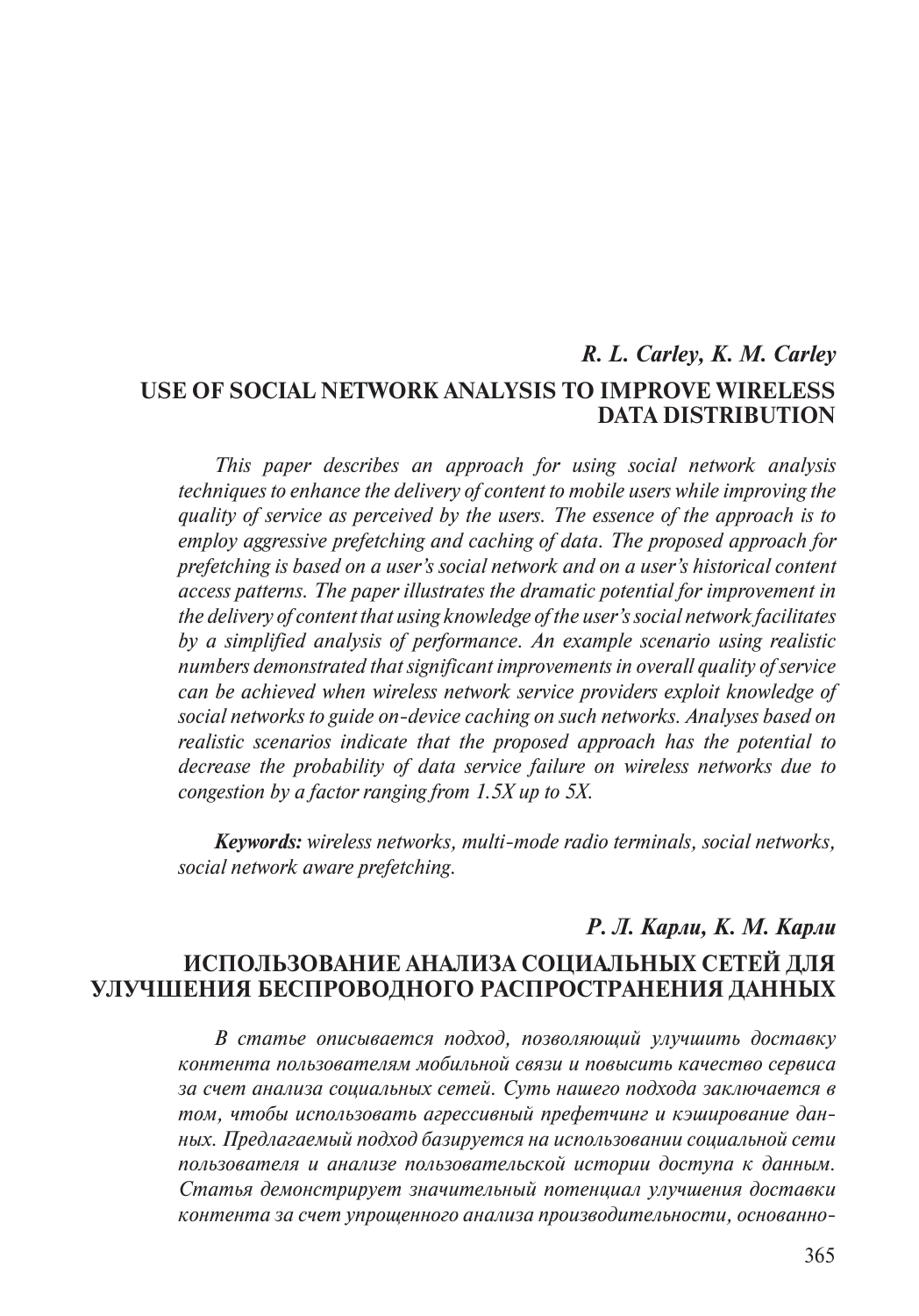#### *Раздел iV. Сети знания и инноваций*

*го на знании социальной сети пользователя. Экспериментальный сценарий, использующий реалистичные цифры, продемонстрировал, что использование знания о социальных сетях для организации кэширования мобильными устройствами беспроводной сети позволит провайдерам существенно повысить общее качество услуг. Анализ, базирующийся на реалистичных сценариях, показывает, что предлагаемый подход может обеспечить снижение вероятности сбоя информационного сервиса беспроводных сетей от перегрузки от 1,5 до 5 раз.*

*Ключевые слова: беспроводные сети, мульти-модальные радиотерминалы, социальные сети, префетчинг с учетом социальной сети.*

#### **1. Inroduction**

The use of wireless mobile devices by human beings for accessing data has increased steadily over the last decade. The introduction of touch-screen media-centric "smart" phones has spurred a rapid evolution in the role of wireless mobile devices as primary content downloading and delivery devices. Wireless Service Providers (WSPs) have been on a steady march to increase the data delivery capability of their wireless wide area networks (WWANs) in order to handle this increasing data demand. For example, in the USA, just as the roll out of third generation (3G) wireless data networks was reaching maturity, WSPs began a race to deploy fourth generation (4G) wireless data networks; whereas, traditional business strategy would have been to delay the rollout of 4G networks until the profits from the 3G network had repaid the investment cost of the 3G network. Due to the efforts of the WSPs, the data rate available to the average cell phone user has increased dramatically enabling the wireless delivery of a whole new range of content and services; e.g., television programs can now be delivered on cellular handsets. AT&T projects (against a baseline of 2G data traffic in 2007) that by 2018 3G+4G wireless data traffic will expand by a factor of 250X (conservative estimate) to 600X (aggressive estimate) (Keathley 2008). Unfortunately, the available radio frequency spectrum simply cannot support this 250X to 600X increase in wireless data traffic. Other approaches to decreasing the fraction of this data demand that travel over the WWAN must be developed.

This paper suggests an innovation in how content is delivered to mobile users around the world that is based on analyzing and understanding the social network in which the human user of a wireless mobile device is embedded.

# **2. Background**

The obvious approaches to increasing the data delivery capacity of WWANs are already relatively mature. For example, the radios in 3G cell phones employ bandwidthefficient modulation codes; e.g., code division multiple access (CDMA) is approximately 0.75 bits/s/Hz. 4G standards are moving to even more efficient modulation codes such as orthogonal frequency-division multiplexing (OFDM) reaching approximately 1.5 bits/s/Hz. Unfortunately, only limited increases in data rate / Hz are likely to be achieved with future improvements in hardware.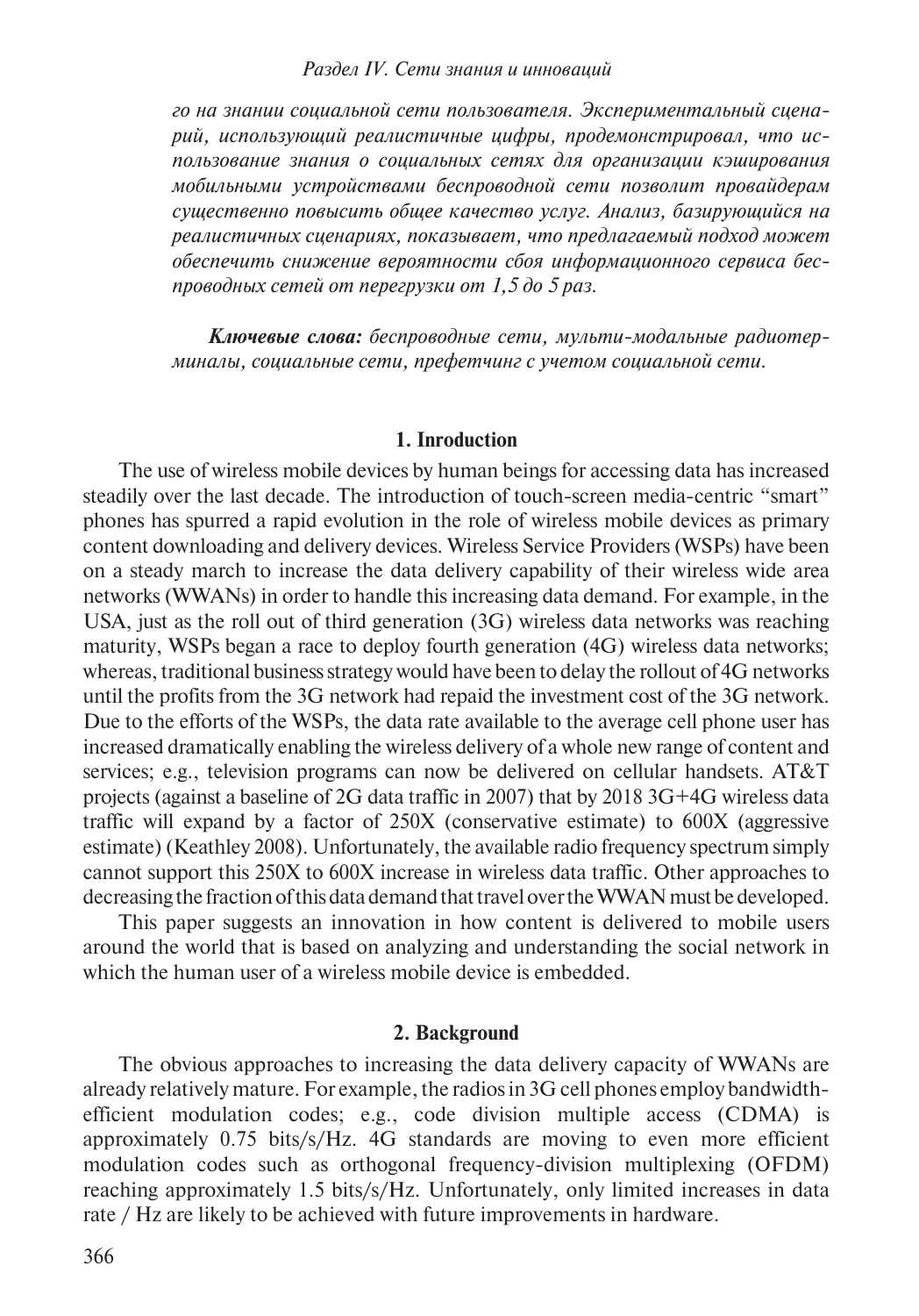#### *Carley R. L., Carley K. M. Use of Social Network Analysis to Improve Wireless Data Distribution*

Another approach that has been pursued aggressively in the 802.11 area is the use of antenna diversity to increase data throughput by relying on the multipath nature of typical RF channels. Unfortunately, because antennas need to be orthogonal, they must typically be place at least half a wavelength apart (e.g., at 2GHz this is 15cm). In a typical mobile handset, at most two antennas can be included at this separation offering limited increase in overall data rate.

Overall wireless data delivery capacity can be dramatically increased by adding more RF bandwidth; however, adding RF frequency bands is a one-time increase and requires significant complication of base station and mobile radio design to handle a multiplicity of different RF frequency bands. Although making additional spectrum available for wireless communications will provide significant expansion in the data delivery capacity in the next five years, other approaches will be necessary in the longer term if user demand for data continues to grow as per the projection made by Keathley (ibid.).

Another standard approach for increasing wireless data capacity is to add more base stations enabling a higher degree of spectrum reuse. Many wireless network service providers already take this approach. However, the cost of rolling out more base stations across an entire network is extremely high. The end result will be a significant increase in the cost/bit delivered using such networks. However, even adopting all of the above strategies will not keep up with the demand for wireless data access predicted for the year 2018 in (ibid,).

An additional strategy for increasing data capacity takes advantage of the fact that there already exist other parallel data networks which can be leveraged to supplement the WWAN network. For example, there are many WiFi hot spots using 802.11 radios and many mobile devices today have 802.11 radios. When in range of an accessible 802.11 wireless access point, a mobile device can download data at higher data rates than are possible over the WWAN and at lower cost per bit (or even free). In addition, future wireless mobile devices could have very-high-data-rate (> 1Gb/s) very-shortrange radios that could be used to connect to nearby fixed portals and to other nearby wireless mobile devices. We refer to the very short range (less than 5m) networks formed between such ultra-high-data-rate radios as wireless high speed personal area networks (WHSPAN). Such short range radios would be similar to the Bluetooth radios included in a majority of cell phones today, except that they would be capable of transferring data at Gb/s data rates. Both ultra-wide-band (UWB) and 60GHz approaches are being developed for WHSPAN radios. Most proposed approaches for implementing WHSPAN radios would operate at higher frequencies than WWAN radios to avoid the already congested spectrum in the  $0.8\text{GHz} - 2.5\text{GHz}$  frequency range. Since they are intended only for very short range communications, the poor signal propagation characteristics of higher frequency RF bands is not a significant limitation. Note, the 60GHz radio band is extremely attractive for this application because there is a great deal of spectrum available in unlicensed bands (bandwidths of 2GHz are easily supported) in a majority of Countries around the world. An IEEE Standard, 802.15.3c, has already been defined for Gb/s communication in the 60GHz bands. Such radios could easily appear in cellular handsets by the year 2018 or even before then (Dawn et al. 2007; Guo et al. 2007).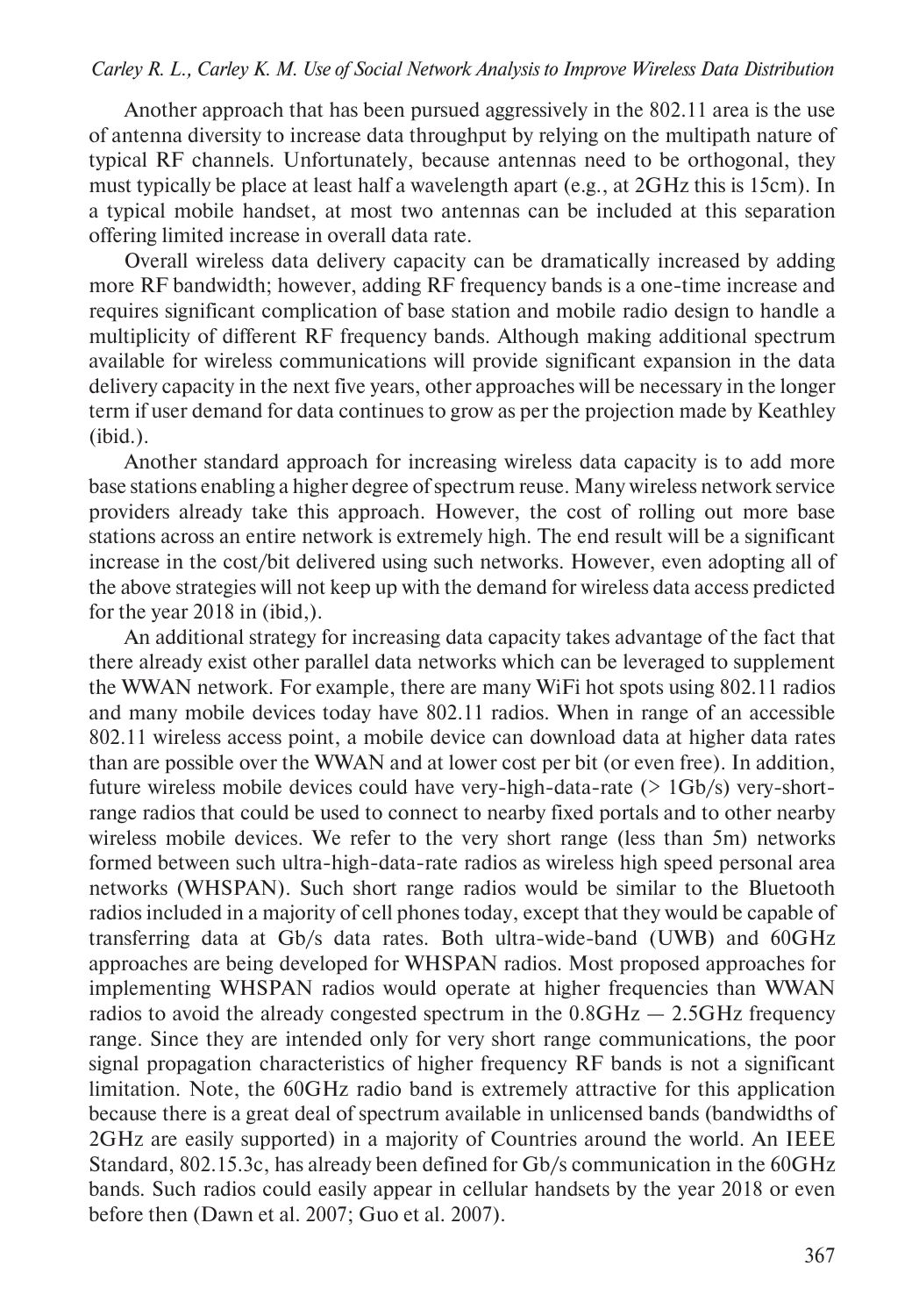#### *Раздел iV. Сети знания и инноваций*

Given the above strategy for a hierarchical system of radios that can all deliver data to a wireless mobile device, the operating protocol of such devices is an open research topic. In particular, the wireless mobile devices of Year 2018 might well have (1) WWAN radios capable of peak rates of 5-20Mb/s, but suffering from RF spectrum congestion, RF interference, and high cost per bit; (2) WLAN (802.11a/b/g/n) radios capable of peak rates of 54-200Mb/s but only available when near to an accessible 802.11 base station able to deliver data that would be very low in cost compared to WWAN delivered data or free; and (3) WHSPAN radios capable of >1Gb/s but only available between nearby WHSPAN portals and between WHSPAN equipped mobile devices and data would also be either very low in cost or free. Note, we anticipate that the cost of WHSPAN portals will also be extremely low. If the cost is low enough, it is likely every PC manufactured after 2018 could include a WHSPAN radio and if connected to the wired internet could act as a WHSPAN portal. Therefore, an extremely dense network of WHSPAN portals could be created with very little expense.

Another observation about wireless mobile devices in 2018 is that they could economically employ large amounts of nonvolatile memory. In 2009, a typical nonvolatile (Flash) Memory IC could hold about 8Gb — 16Gb of data (Roadmap… 2009). The average "smartphone" in the year 2010 was purchased with 8-16GB of memory (Meredith 2010) and 32GB became common in 2011. Based on the scaling of lithography feature sizes, the capacity of nonvolatile memory ICs is expected to increase by about 2X every 2 years for the next ten years. Therefore, is it reasonable to expect that wireless mobile devices in the year 2018 will have roughly 16X the capacity of such devices in 2010; therefore, wireless mobile devices of the year 2018 could have on the order of 128GB-256GB of nonvolatile memory capacity.

Given the above vision of a future wireless mobile device with very large capacity nonvolatile memory and in which access to higher data download rates and lower cost data is intermittent, the obvious research question is how to develop a prefetching strategy for data that maximizes user satisfaction with the overall service. That is, how can the wireless mobile device anticipate the data requests of its user, and prefetch likely to be requested data when low-cost high-speed data network access is available. If this is done successfully, it could result in a dramatic reduction in the load the user places on the WWAN.

The idea of caching content based on locality and popularity has been used to achieve dramatic improvements in performance for content distribution networks and wireless data providers. For example, one study on wired internet users reports that for search engine queries, 16-22% of all queries were repeats of a query made earlier by the same user (Xie and O'Hallaron, 2002). There is no reason to expect that the same statistics would not apply to wireless mobile users as well. Clearly, caching the results of past queries on the mobile device has a high potential payoff. And, for web sites with dynamic content, caching updated versions of previously accessed web pages when high-speed low-cost data access is available is also an effective strategy — one that we term "history-based prefetching." In this paper we adopt the concept of history-based prefetching as a minimal starting point. We augment it with a strategy we call "socialnetwork-based prefetching" to further improving the cache hit rate.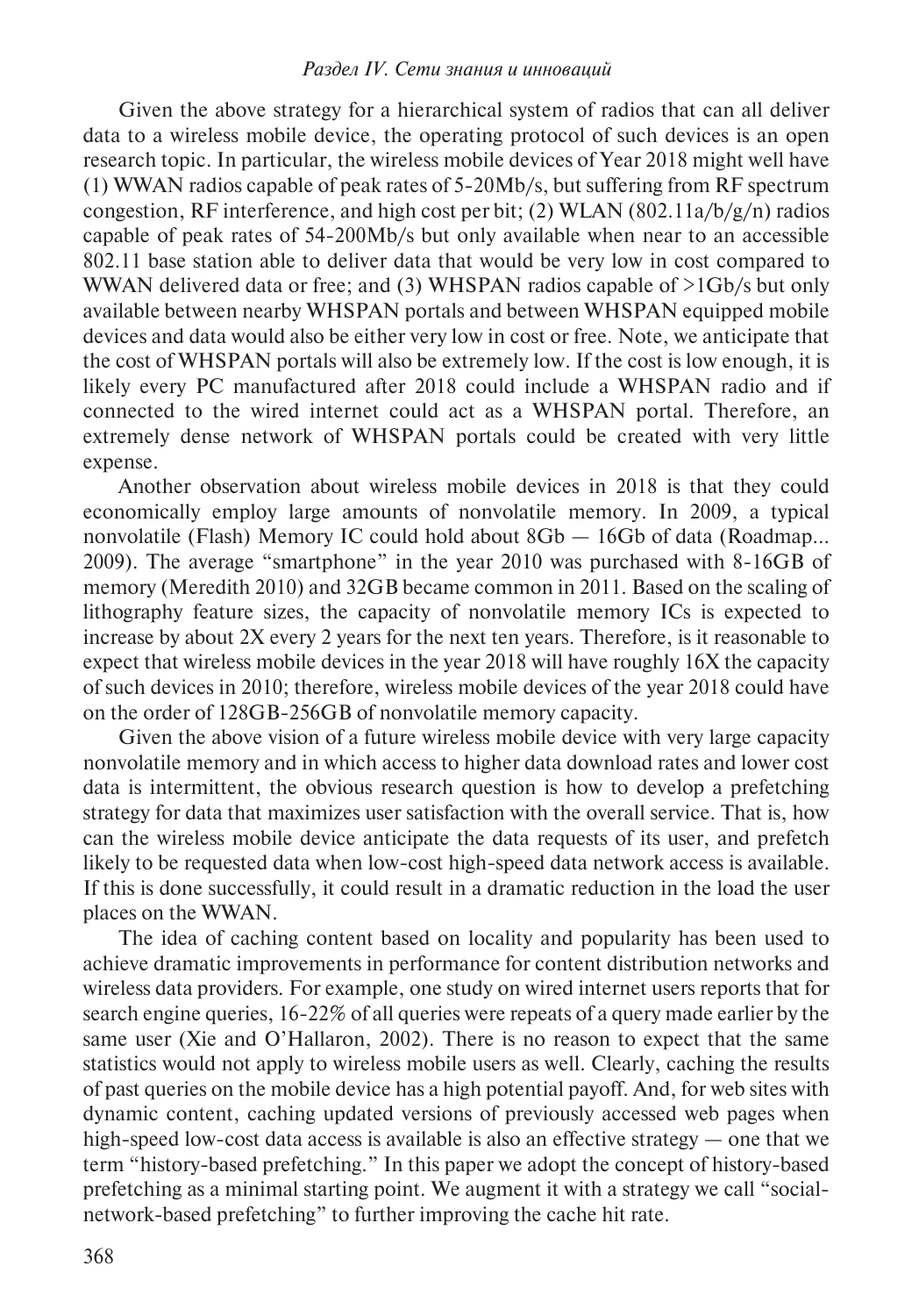## *Carley R. L., Carley K. M. Use of Social Network Analysis to Improve Wireless Data Distribution*

We note that the idea of using data caches in mobile devices for which the cost of data access and the speed of data access can vary with time has a long tradition. For example, Ebling, Mummert and Steere (1994) proposed prescient prefetching as a strategy for managing data traffic on wireless mobile devices that had different data access costs at different times in 1994. Drew and Liang (2004) proposed a mobilityaware prefetching strategy to minimize data access cost for dual-mode (in their case WLAN and WWAN) wireless devices in which the low cost mode (WLAN) was only intermittently available (see also Liang and Drew 2006). However, the only work to date on making use of knowledge of the users social network as the basis for a prefetching strategy is in Carley and Carley (2010).

In this work, we take advantage of such tenets of social network theory as homophily. Homophily is the principle that a contact between similar people occurs at a higher rate than among dissimilar people. This correlation also means that individuals who are proximal, either physically, socially, or affectively are likely to have a higher than average degree of similarity. From which, we infer that such individuals will also have a higher than average degree of similarity in their wireless data requests. Simply put, we assume that users are likely to make the similar data requests on a wireless device as do those users who are near to them (in physical space or cyber space), as do those who are like them, and as do those with whom they are friends (Dekker et al. 2002; Panzarasa et al. 2009; Wang et al. 2005). These increased correlations for future wireless data requests are presumed to be more strongly correlated for users in a social network who are strongly connected. Opportunistically prefetching data files that others who are strongly connected to one in the social network, either proximally, socially, or affectively, is the strategy proposed in this paper. Fortunately, extensive literature exists for finding such pairs of similar individuals in social network data; e.g., ORA (Carley et al. 2012).

Social networks have been considered for use in communications networks to supplement and guide data packet routing. In Mobile Ad-Hoc Networks (MANETs), researchers have developed mechanisms for measuring important social network statistics at wireless communications nodes in order to guide routing (e.g., Daly and Haahr 2007; Dinh et al. 2009). In Bigrigg et al. (2009), the social network was even employed as an added communications link in the overall communications network to improve robustness. However, when the data set of interest is all subscribers of a single Wireless Service Provider (WSP), finding the social network among all users can be a challenging endeavor. Fortunately, the WSPs have available to them both demographic data on users and behavioral data concerning communications that the users have made over the provider's network. We assume that the WSP has a record of all communications carried out by all of the wireless mobile devices on their network. This data set would include text message data, voice call data (including duration of call) and data download requests. Since the efficiency improvement achievable by prefetching small data downloads is minimal, the WSP would need only focus on analyzing large data download requests (e.g., TV shows, Movies, YouTube Videos, etc.) when extracting the social network between users. Further, by analyzing the correlation of large data download requests between all possible pairs of users of a given wireless service provider, the wireless service provider can build a social network graph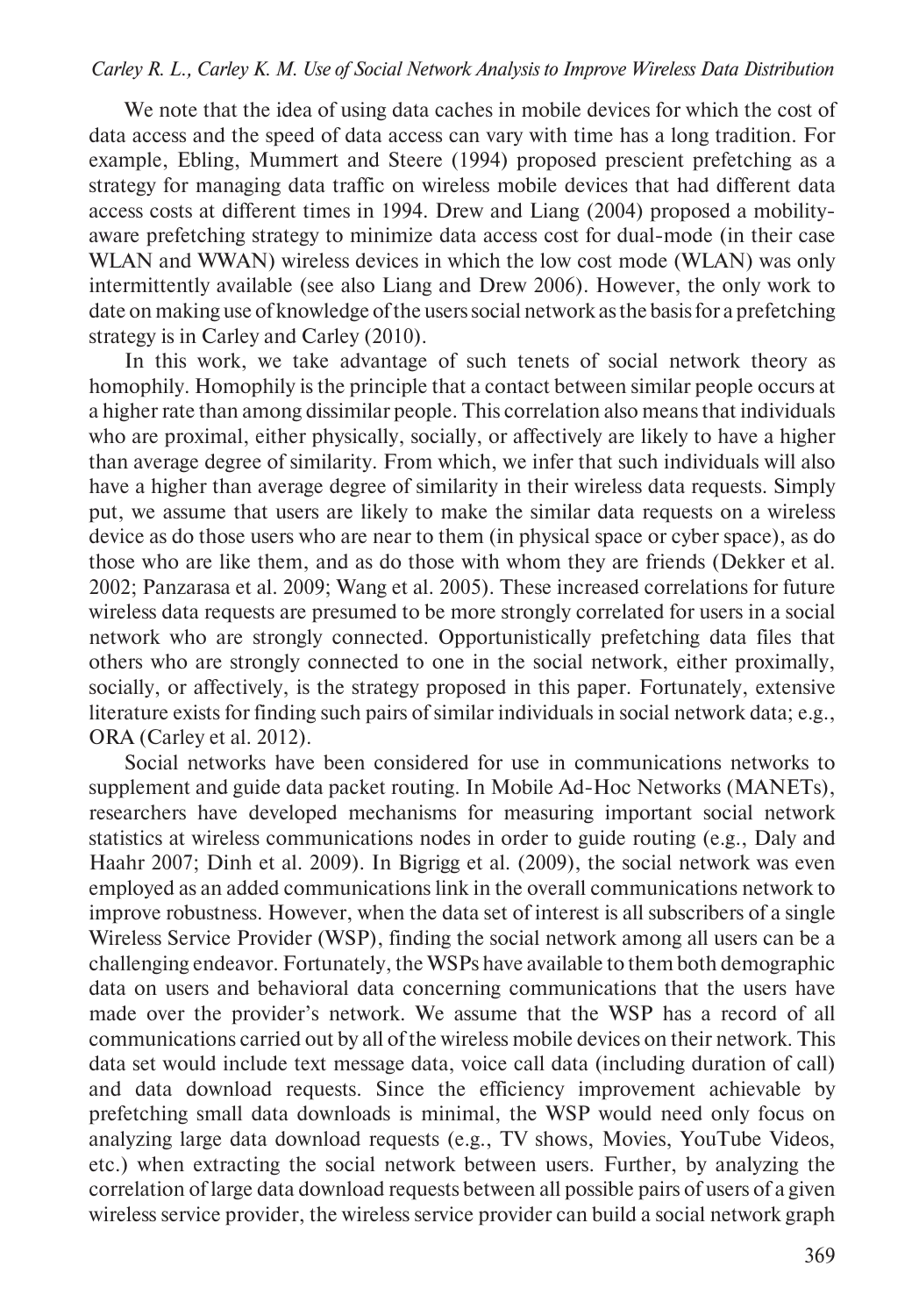based on similarity. Interestingly, two users who have never met might still share similar tastes in terms of what movies they want to download to the wireless mobile devices; hence, each would be a good indicator of potential content to be prefetched to the other.

Note, we argue that in calculating the degree to which large data access by one user will correlate with large data access by another user, the WSPs must make use of all possible information they have about the similarity of those two users. This is because the patterns of homophily tend to grow stronger as more types of relationships exist between two people, indicating that homophily on each type of relation cumulates to generate greater homophily for multiplex than simplex ties (Fischer 1982). Therefore, it is important for the wireless network service providers to look at similarity on all of the demographic information they have on their users in addition to similarity in large data requests.

## **3. Prefetching**

Although future wireless mobile devices are expected to have large nonvolatile memory, it is not infinite. That is to say, prefetching must be done in an intelligent manner in order to avoid filling the device's available data cache with information that will never be requested by the user. For this reason, we propose to carry out multidimensional social network analysis to identify the set of most highly correlated individuals (those with the highest degree of homophily) as the basis for deciding which data to prefetch and which to discard from the cache. In this paper, we consider three different approaches to prefetching.

*No Prefetching*. This is the case today. The user stores personal files and programs on the wireless mobile device, but downloaded data files are discarded as soon as they have been viewed. This is the baseline case for this study.

*Personal Historical Archive.* As large data files are downloaded from the WWAN, they are kept in a historical queue in the cache memory. The oldest data files are removed in order to make space for the newest data files. Mobile users of the internet often request the same content multiple times on wireless mobile devices, and the frequency of such repeated requests would determine the value of this approach (Church et al. 2007; Xie and O'Hallaron, 2002).

*Automated Prefetching based on social networks*. It is possible to identify and prefetch files that a user will want to download before the user even knows of the existence of the large data file (Chwe 2000). Such "prescient" prefetching is based on the idea that pairs of users with strong similarity in the social network sense will have a much higher than random probability of wanting to download the same data files. If a WSP knows which users are highly similar, it can expect that the large data files requested by one user will be highly correlated with the large data files that will be requested by strongly similar users and vice versa. Let us consider an example. Joe and his fellow employee, John, work for the same company in the same location. They are often in close proximity to each other. The WSP can make use of information about when the wireless mobile device of one user is in proximity to the wireless mobile device of another user using the WHSPAN capability. This proximity data, in addition to other demographic and data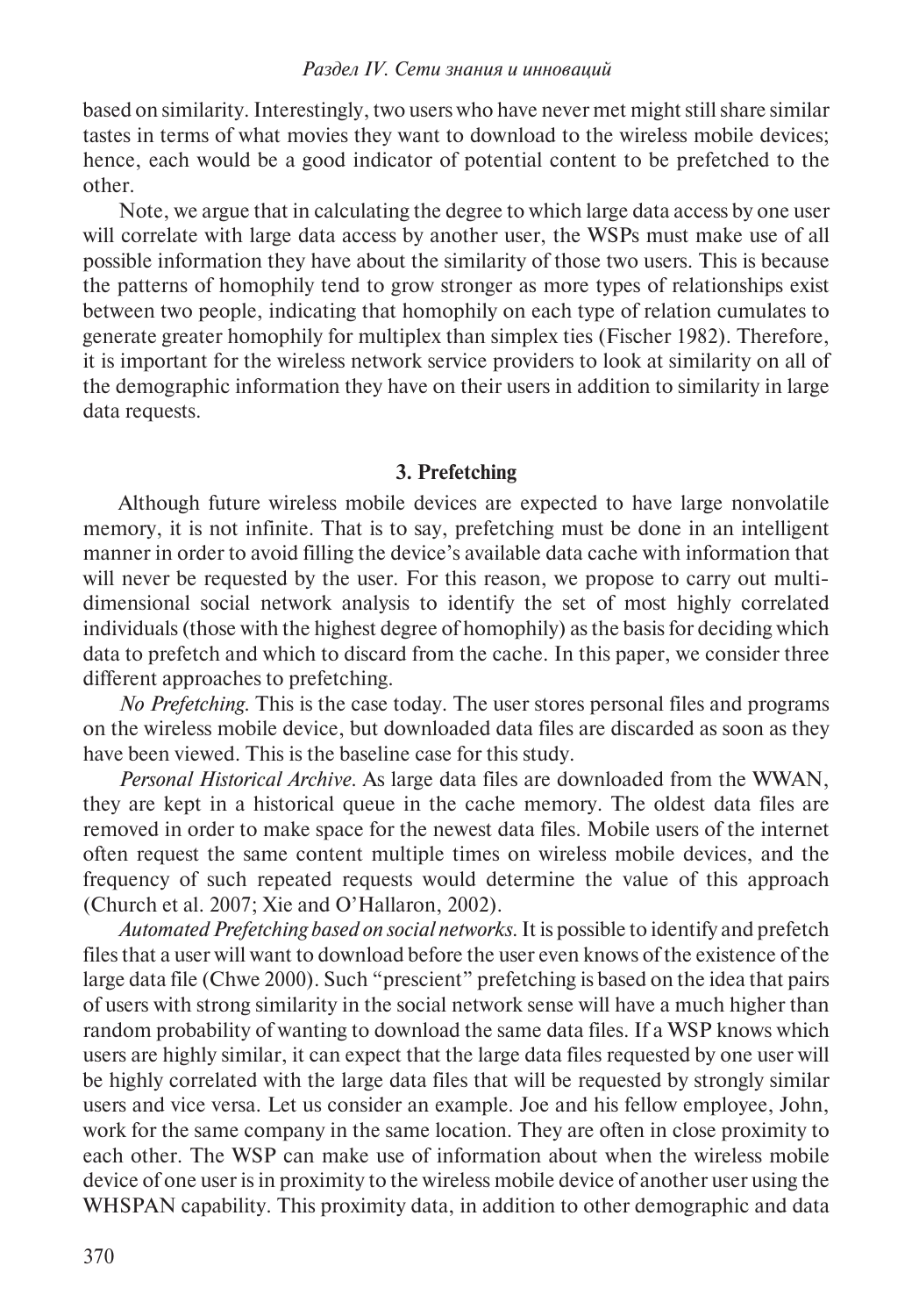# *Carley R. L., Carley K. M. Use of Social Network Analysis to Improve Wireless Data Distribution*

download history that the WSP has about these two users, may cause them to be strongly similar in the social network sense. Therefore, the WSP can anticipate that Joe will want to see a download that was requested by John and can instruct Joe's wireless mobile device to prefetch that data file onto Joe's wireless terminal whenever high speed low cost data access is available. In fact, if both Joe and John's wireless devices were equipped with WHSPAN radios the data file could be transferred between them any time they are in proximity. In fact, the video could be being prefetched in a mobileto-mobile ad-hoc connection while John is telling Joe how funny the video was.

Implementing the proposed Social Network Aware prefetching algorithm, requires efficiently finding the social network. There are numerous data sets that the wireless network service provider can use to learn about the social network. These include, e.g., the history of data downloads requested by all users, the time-stamped location of wireless terminals in a given region (from GPS data), text and voice contacts between users, proximity of users to each other (from WHSPAN contact data) and so on. Further, open-source demographic databases such as census and organizational memberships could also be used to further help identify likely work and community groups to which a user might belong. For example, a multi-modal analysis across all of these data sets can be carried out using software tools such as the ORA tool set developed at Carnegie Mellon University (Carley et al. 2012) to determine a social network and the group structure.

#### **4. Analysis**

In this section we provide a simplified analysis that estimates the impact of using social network analysis to guide prefetching.

## *4.1. The Simplified Model*

In order to gain insight into the applicability of the proposed technique for social network aware prefetching we use an extremely simplified model. The model is built under the following assumptions:

- The WWAN network suffers from congestions; hence, and a fixed fraction of the time, F, access to large data files is not available.
- For a fraction of the time, W, the user is not in range of either an accessible WHSLAN or accessible WLAN. We assume that wheneve the user is within range of either of these services that large data files will be accessed from the internet with 100% success.
- Time is broken up into periods of equal length. These units could be hours, days, weeks, etc.
- Every user requests *M* large data files during a time period.
- The number of requests by a user that are repeats of large file data requests from the current or immediately prior time period is *R*. We assume that the number of large data files downloaded by the users in a time period is small enough that the history cache can store all of them. This assumption is reasonable for short time periods but may be unrealistic for long time periods and very active users.
- There is a Social Network Analysis Cache memory within the wireless terminal that has a capacity of *X* large data files.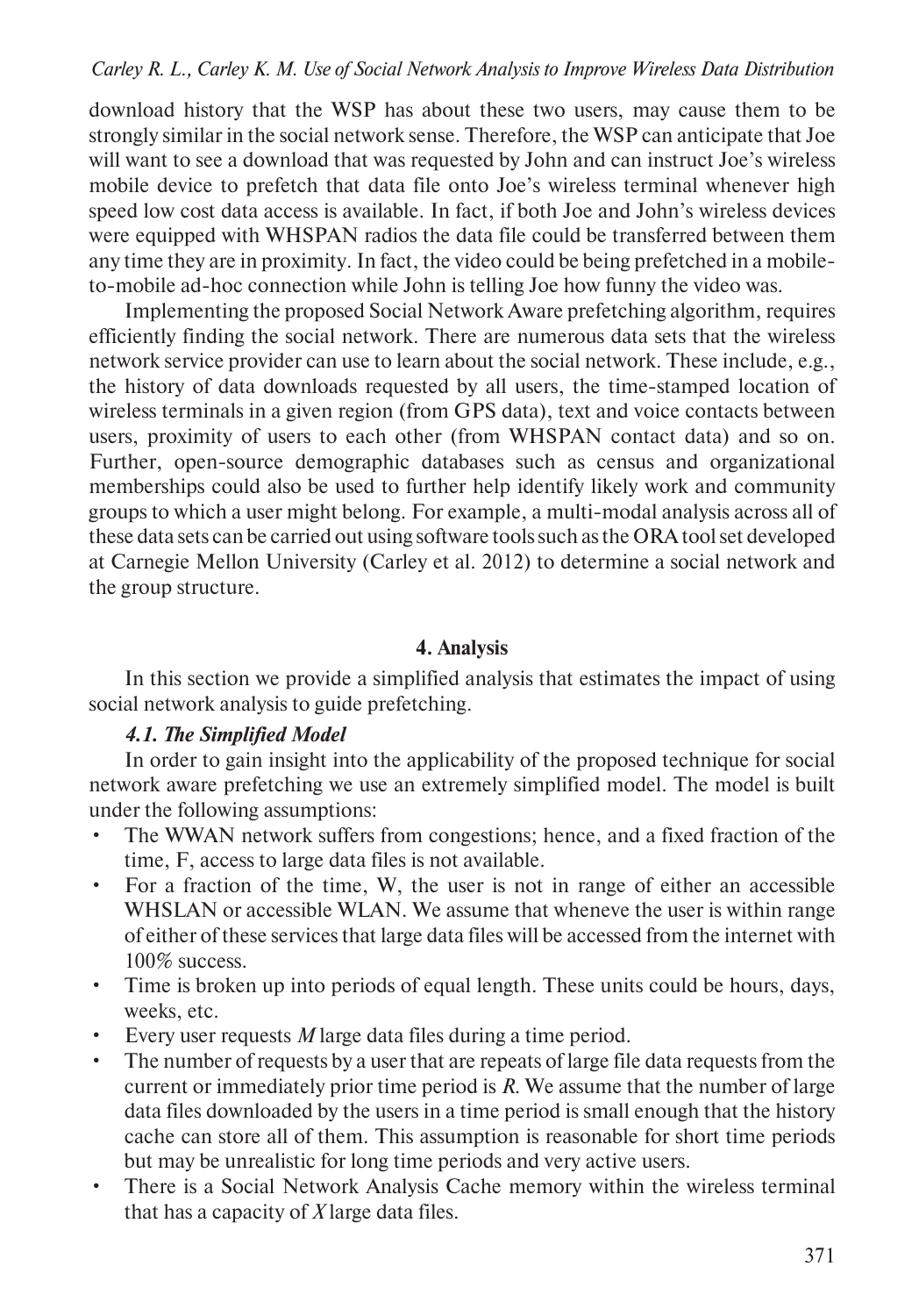- The number of all possible large data files that could be downloaded by all users is *TD*. As will be seen, the results are nearly independent of the value of *TD*, so the fact that it is hard to estimate is not a big concern.
- The probability that a large data file selected by a user matches any of the data files in the Top X most likely to be selected large data files for that user based on social network analysis by the wireless service provider is *P(SNA)*.
- Prefetching is assumed to be perfect and instant. That is, whatever the Top X most likely to be requested files, based on social network analysis of the user, will be kept in the user's wireless mobile device cache using some combination of the WHSPAN, WLAN, and WWAN. Note, when using the WWAN, the requests can be timed so that they do not load down the wireless data network by only downloading large data files when there is spare WWAN capacity. We assume that the cache can be updated without interfering with other data requests of the user.

Under the proposed strategy, the wireless terminal downloads data files from its prefetch queue whenever (a) there are files in the WSP's list of Top X files that are not in the wireless mobile device's cache and (b) the wireless mobile device is within range of a WHSPAN portal, or a WLAN portal to the high bandwidth wired network, or within range of another wireless terminal that has the desired data file already stored in its cache, or the WWAN has sufficient data deliver capacity to deliver this file without interrupting any other user's services. Note, the list of Top X files will be continuously changing as other users who are highly similar to the user in question download new large data files.

In all of the scenarios below, we will compute a Service Quality Metric that is the % of requests that the user makes for large data files that fail to deliver that file in a timely manner. Note, the delivery would be successful if the large data file requested is already in the History Cache, in the Social Network Analysis Cache, or is downloaded in a timely manner from the WWAN.

# *4.2. Network Performance with No Cache*

With no History Cache and no Social Network Analysis Cache, the probability of a Service Failure is just the probability that the wireless mobile device is not currently able to access large data files from any of (a) the WWAN, (b) the WLAN, or (c) the WHSPAN. Therefore:

# *P(Service Failure) = W F*

where  $W$  is the Probability that neither WHSPAN nor WLAN data file access is available and *F* is the Probability that data file access via the WWAN is not available due to congestion.

# *4.3. Network Performance with History Cache*

Next we analyze the case where the History Cache is enabled and records all past large data file accesses. We simplify this analysis, by assuming that the history cache is sufficiently large to be able to hold all repeat requests for large data files for the current and previous time period. At some point, new requests will cause old requests in the History Cache to be deleted; therefore, this assumes that the repeat requests are within the time window covered by the History Cache. Note, we adjust for this factor in part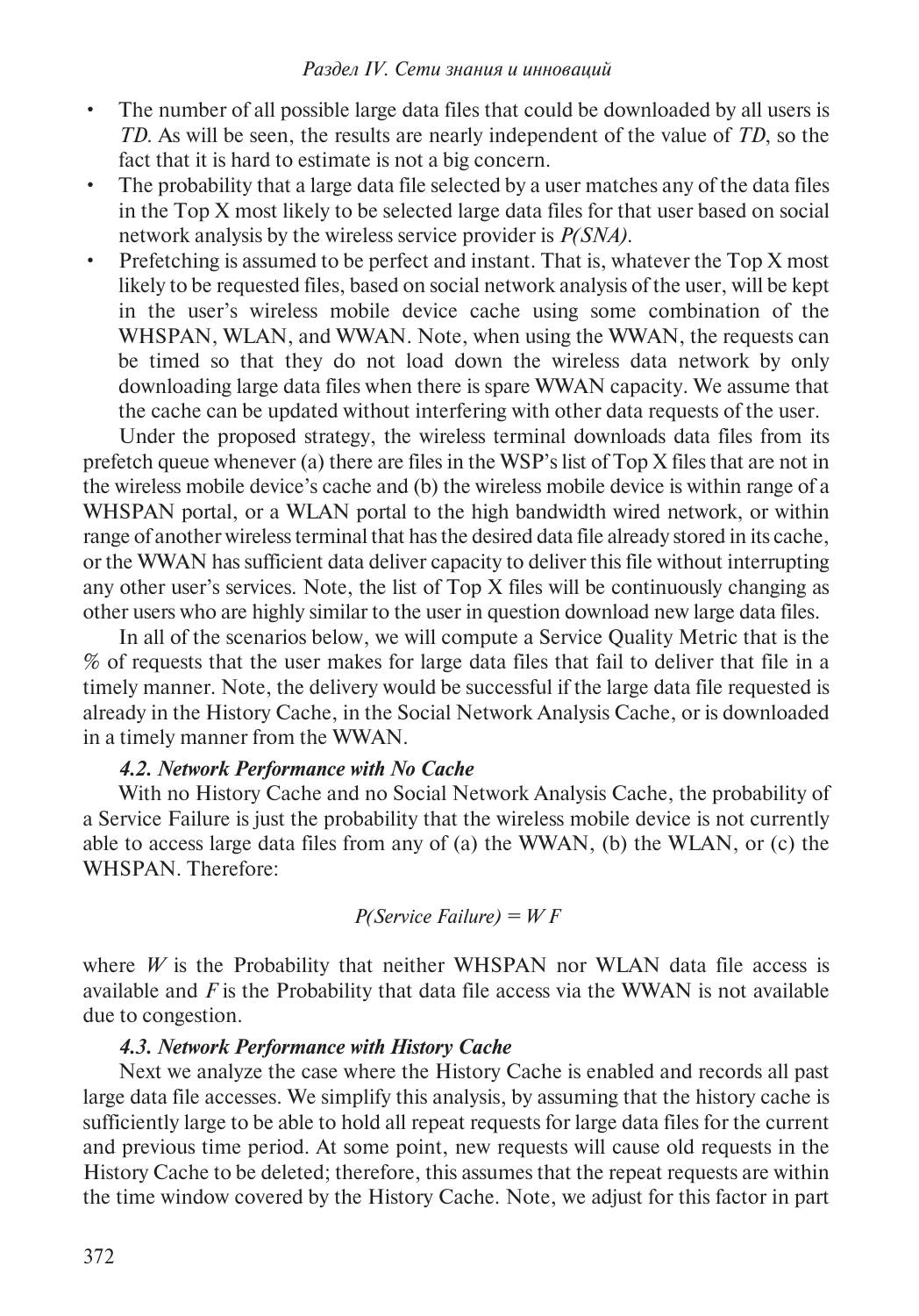by choosing a typical hit rate for History Cache at the low end of the 16–22% range suggested by (Xie and O'Hallaron 2002) in the example scenario below.

$$
P(Service Failure) = WF(M - R) / M
$$

where  $W$  is the Probability that neither WHSPAN nor WLAN data file access is available, *F* is the Probability that data file access via the WWAN is not available due to congestion, *M* is the number of large data file requests and *R* is the number of large data file requests that are repeats.

# *4.4. Social Network Aware Prefetching Scenario*

In this case we assume that both a History Cache and a Social Network Analysis Cache are used in the wireless mobile device. For comparison purposes, we first consider the improvement offered by randomly selecting files to add to the wireless mobile device cache with equal probability from all possible large data files. Note, in reality, this should be a weighted sum where the probability of selecting a large data file is weighted by the overall popularity of that large data file. However, we have chosen to ignore data on large data file popularity in this analysis. Note, taking popularity scores into account should only further increase the impact achieved by the proposed technique.

For the Random Cache filling case, we choose files to fill the Cache with randomly from the total population of TD large data files. We can then adjust the probability for the historical cache case with a new factor based on the probability of correctly having anticipated a file the user requests. Therefore:

$$
P(Service Failure) = WF[(M - R) / M] [(TD - X) / TD]
$$

where *X* is the number of large data files that can be kept in the Social Network Analysis Cache and *TD* is the total number of large data files available for download.

From this equation, it is obvious that except for artificial situations with extremely small number of total files available for download that this approach is only infinitesimally better than a simple Historical Cache scenario. In the limit of large *TD*, this expression approaches the previous expression for Probability of Service Failure using History Cache.

Now consider that case where the Social Network Analysis Cache is filled based on a list maintained by the WSP of the Top X files most likely to be downloaded by each user. Note, this list explicitly excludes any files that have been recently downloaded because those would be covered by the Historical Cache. We assume that for any large data file selected for download by the user and that is not in the Historical Cache, there is a Probability *P(SNA)* that it is contained in the Top X list for that user. Given our additional assumption that the Social Network Analysis Cache in the wireless device has been synchronized with the Top X list maintained by the wireless service provider, we can calculate the Probability of a Service Failure as:

$$
P(Service Failure) = WF[(M - R) / M][1 - P(SNA]
$$

where  $(1-P(SNA))$  is the Probability that the users large data file request does not match any of the files in the Top X list.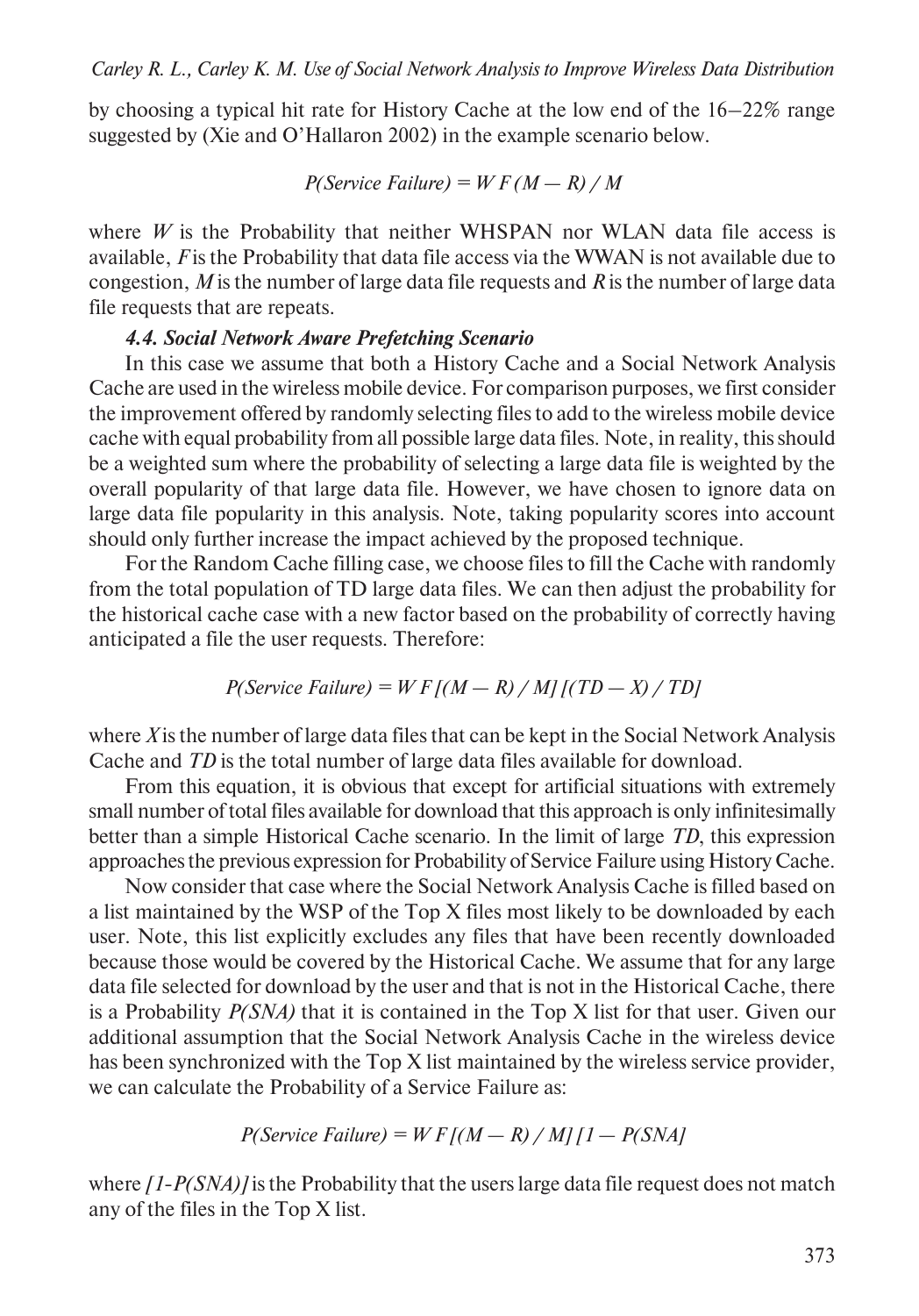# **5. Example results**

In this section we plug realistic numbers into the above analysis in order to gain some insight into when the proposed approach will offer significant advantages to the overall data delivery system.

First, we compare Probability of Service Failure for the schemes analyzed above. We assumed that the Probability of a Repeat request was 16% and that the ratio of the Social Network Analysis Cache size to the total population of large data files was 1/100,000. While this may seem small, it was selected to represent the fact that by using overall popularity ratings, rarely downloaded files can be excluded from competition for placement in the Social Network Analysis Data Cache. And, as already noted, none of the results depend significantly on this value. Fig. 1 shows a comparison of the Probability of Service Failure as the P(SNA) is varied from 4.8% up to 80%. As can be seen in Fig. 1, a noticeable decrease in the Probability of Service Failure can be achieved by modest (10-20%) probabilities of correctly predicting the future requests of the user. Note, in Fig. 1, the curve for Historical Cache only and the curve for Historical Cache plus Random file selection are on top of each other; that is, adding files to the Top X list randomly accomplished nothing.



*Figure 1. Probability(Service Failure) versus Probability(WWAN data access failure) for all of the scenarios analyzed*

In Fig. 2, we take the same scenario as was used above, but now vary the size of the Social Network Analysis Cache. As the latter grows, the probability of correctly predicting the user's future large file data requests increases and the Probability of Service Failure drops. However, there appears to be a diminishing return trend starting at roughly 200 data items.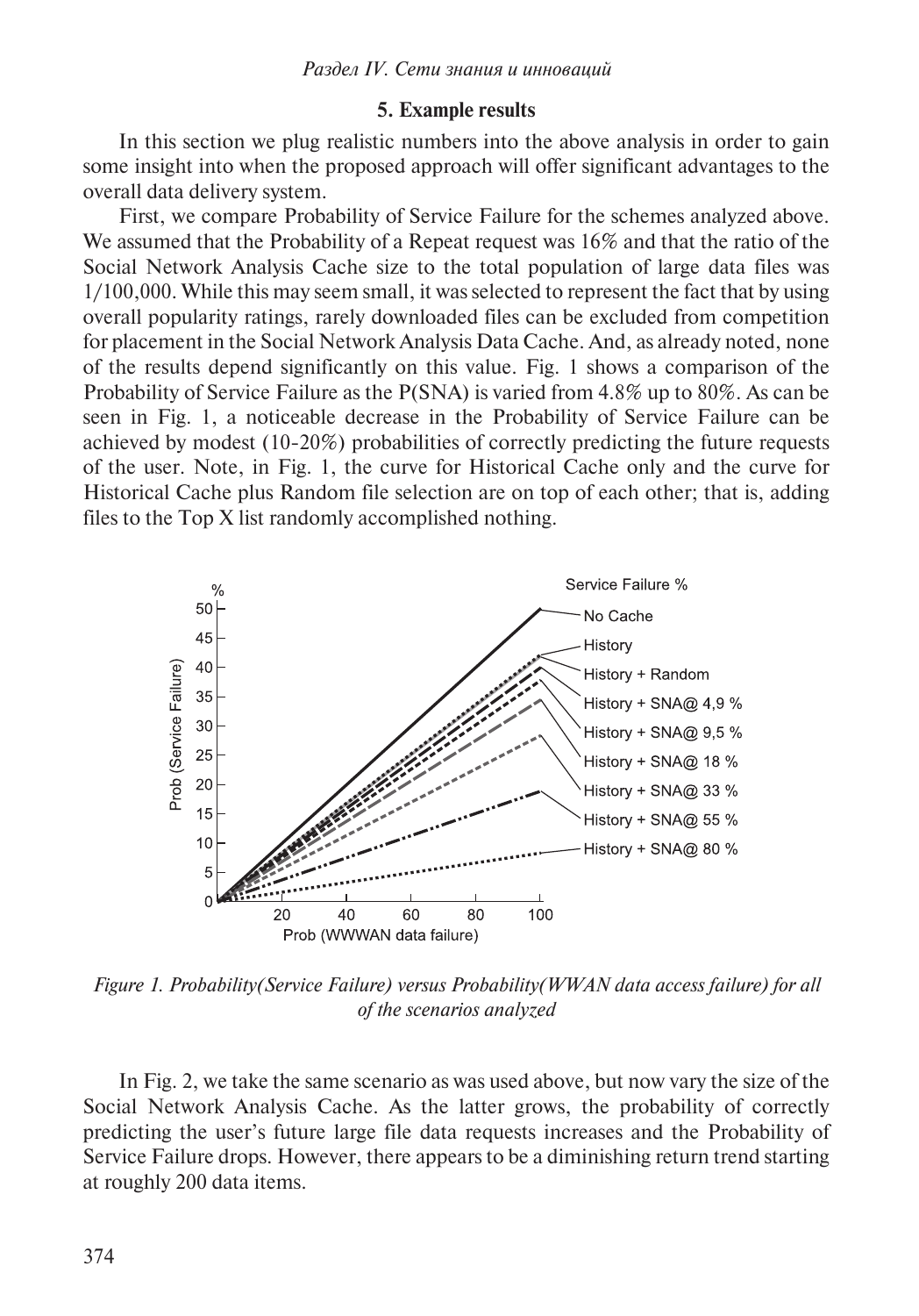

*Figure 2. Probability(Service Failure) versus the size of the Social Network Analysis Data Cache*

## **6. Conclusions**

In this paper, an approach for selecting large data files to be migrated to a data cache in wireless mobile devices has been presented. We developed analytical formulas for the Probability of Service Failure that suggest that with realistic data cache sizes, user experience of data service failure could be reduced by 50-400%, depending on the accuracy of the Top X list derived from social network analysis.

There remain a number of key issues that need to be managed for the proposed system to be effective. First, large data files need to be identified with a unique identifier so that when a data file is distributed across a number of servers to increase accessibility, it does not appear to be a number of different files. Second, many data files require a subscription or a fee for access. To improve performance for these files, the large data files could be distributed as described, but the key that unlocks the content could be provided to the user only if they are a user or if they pay the required fee. This sort of key enabled content has already been developed, but would have to be standardized to allow such content files to be supported by the proposed Social Network Analysis Caching approach.

In conclusion, this paper suggests that social network aware prefetching has the potential to dramatically improve quality of wireless service. Compared with using just information on the user's personal download history, prefetching based on social network analysis can significantly increase cache hit performance and decrease the Probability of Data Service Failure.

#### **References**

*Bigrigg M.W., Carley K.M., Manousakis K., McAuley A*. Routing Through an Integrated Communication and Social Network // IEEE Military Communications Conference. Boston MA, 2009. Pp. 1–7.

*Carley K.M., Reminga J., Storrick J., Columbus D*. ORA User's Guide 2012. Carnegie Mellon University, School of Computer Science, Institute for Software Research, Technical Report, CMU-ISR-12-105. 2012.